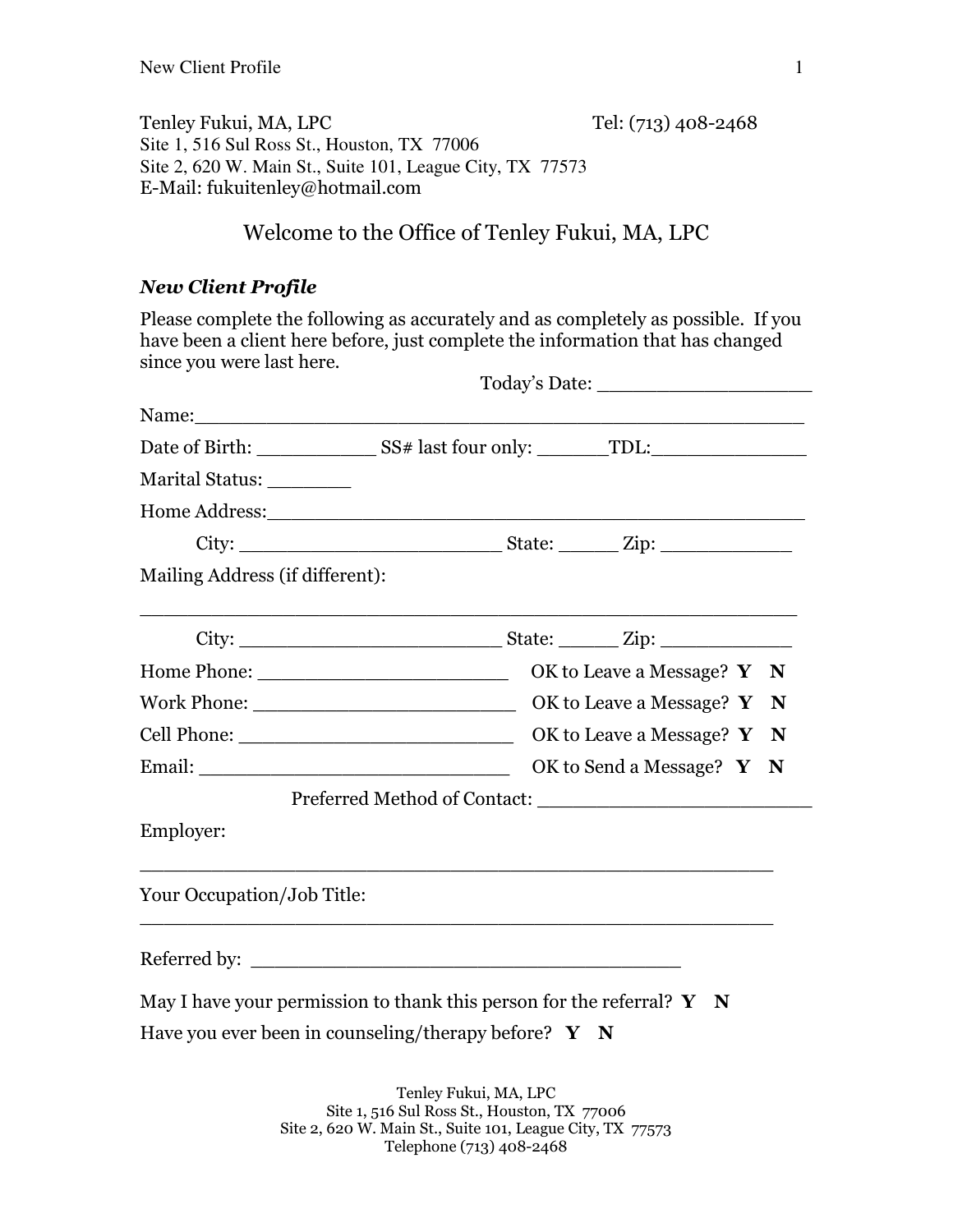If "yes," how long ago?

#### **In Case of Emergency, Contact:**

Name: \_\_\_\_\_\_\_\_\_\_\_\_\_\_\_\_\_\_\_\_\_\_\_\_\_\_\_ Relationship: \_\_\_\_\_\_\_\_\_\_\_\_\_ Home Phone:  $\bullet$  Other Phone:

Permission to discuss your treatment with the above person in an emergency:

 $\_$  . The contract of the contract of the contract of  $\mathcal{L}_1$ 

Yes No

Please read this agreement and sign at the end indicating that you understand and agree to the following. Please ask any questions if you would like clarification or additional information.

## **REQUEST AND CONSENT**

Tenley Fukui is an autonomous independent mental health practitioner. There can be no guarantees or warranties as to the outcome of your therapy. This form outlines, in general, your rights, payment guidelines, and some of the therapy techniques commonly used or recommended. By signing this form, you acknowledge receipt of Tenley Fukui's **Notice of Privacy Practices**, accept the terms outlined below, and request that services be provided by Tenley Fukui, LPC. Tenley Fukui, may administer the diagnostic testing, individual psychotherapy, group psychotherapy, family psychotherapy, clinical hypnosis, biofeedback, neurofeedback and treatment provided.

#### **Your Rights**

- 1. To be informed of the conditions for which you are being treated.
- 2. To get data about treatment alternatives so that you can make an informed decision in choosing services.
- 3. To decide whether or not to follow treatment recommendations.
- 4. To discuss treatment plans and techniques. The following is a list of some of the procedures, modalities and commonly used techniques.

| Clinical Evaluation/Interview        | <b>Group Therapy</b>               |  |  |
|--------------------------------------|------------------------------------|--|--|
| <b>Individual Therapy</b>            | Cognitive Behavioral Psychotherapy |  |  |
| Relaxation/Clinical Hypnotherapy     | Biofeedback/Neurofeedback          |  |  |
| <b>Family Therapy</b>                | <b>Audio Visual Stimulation</b>    |  |  |
| Cranial Electrical Stimulation       | Microcurrent Electrical Therapy    |  |  |
| Touch Points (Bilateral Stimulation) |                                    |  |  |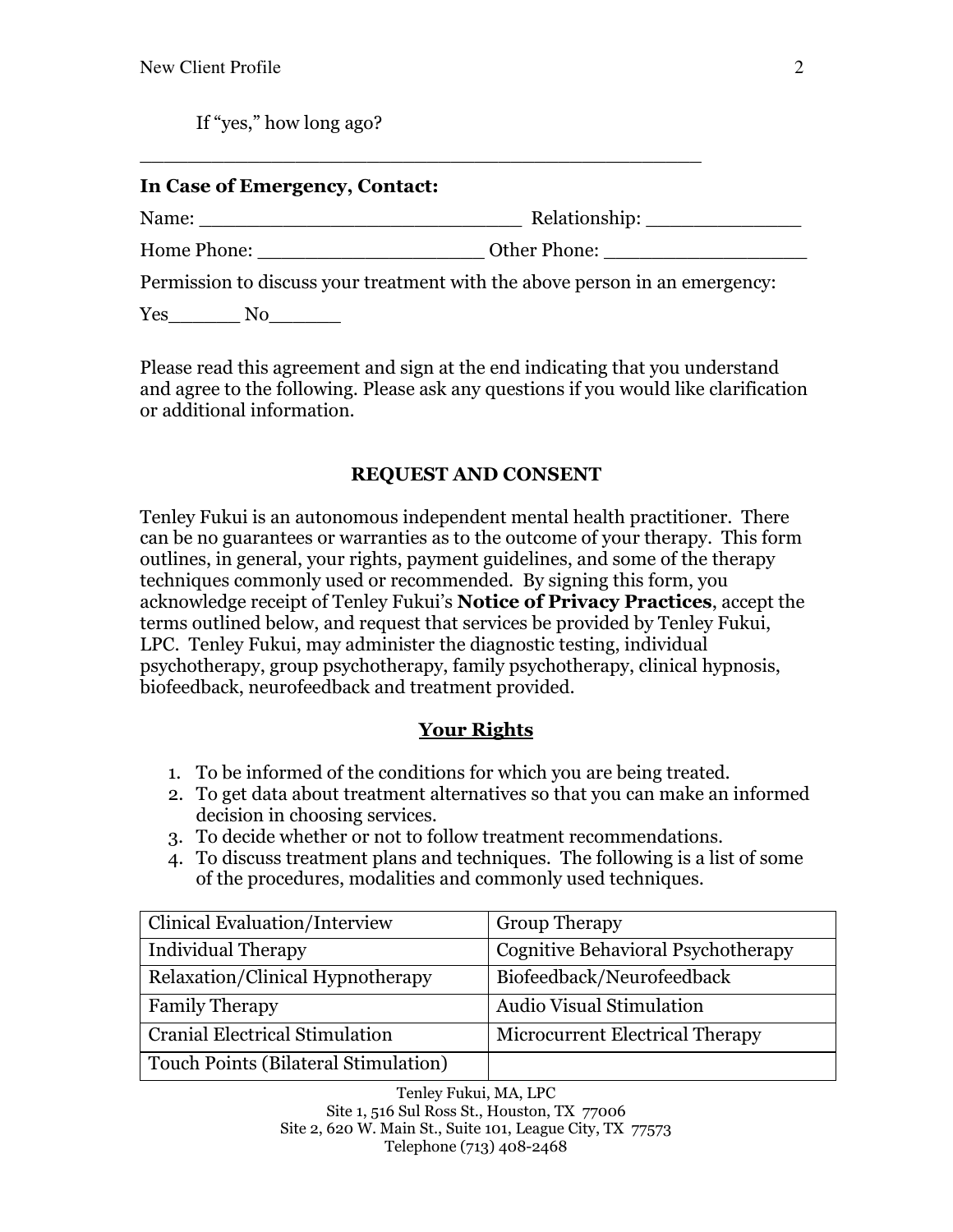- 5. To confidentiality. Tenley Fukui's policy is to maintain confidentiality. She complies with Federal and State regulations. However, there are limits on your rights. Some of the limits are as follow:
	- a. If you give written authorization for information to be shared.
	- b. If others need information in order to cope with a *bona fide* emergency.
	- c. To consult with other clinicians to assure that quality of care issues are addressed. To comply with physical or sexual abuse or neglect reporting laws and public health reporting laws.
	- d. If you become a danger to yourself or others.
	- e. To comply with health insurance company claim requirements.
	- f. To respond to a court subpoena.
- 1. Our initial meetings are for the purposes of gathering information, setting goals and talking about ways that we might go about meeting them. If, for any reason, you don't want to continue treatment with me, please let me know within seven (7) days of our initial meeting. I would be happy to provide you with referrals if you'd like.
- 2. Each session will be ninety (90) minutes in length depending on which we agree on. If you arrive late to your session, that time will be subtracted from our scheduled time. I will consider you a "no show" if you have not arrived or called by 20 minutes past our appointment time.
- 3. I do not overbook. A time slot is reserved especially for you when you schedule an appointment. If you need to cancel or to reschedule an appointment, I require 24 hours advance notice; otherwise that time slot goes to waste. **Cancellations made with less than the required 24 hours will be charged the full session fee for the missed appointment.**
- 4. You have the right to terminate our relationship at any time, for any reason. Please give me seven (7) days' notice if you decide not to work with me anymore. I also reserve the right to terminate our relationship, and will provide referrals to other therapists or health practitioners.
- 5. I will do my absolute best to assist and support you as you work through your difficulties. Many clients do reach their goals, but I cannot guarantee this outcome.

#### *No third party reimbursement.*

1. Third party reimbursement is not accepted because: I do not want to compromise your confidentiality. With insurance company reimbursement there is a potential for lack of confidentiality. All your information, including diagnoses, goes into a central computer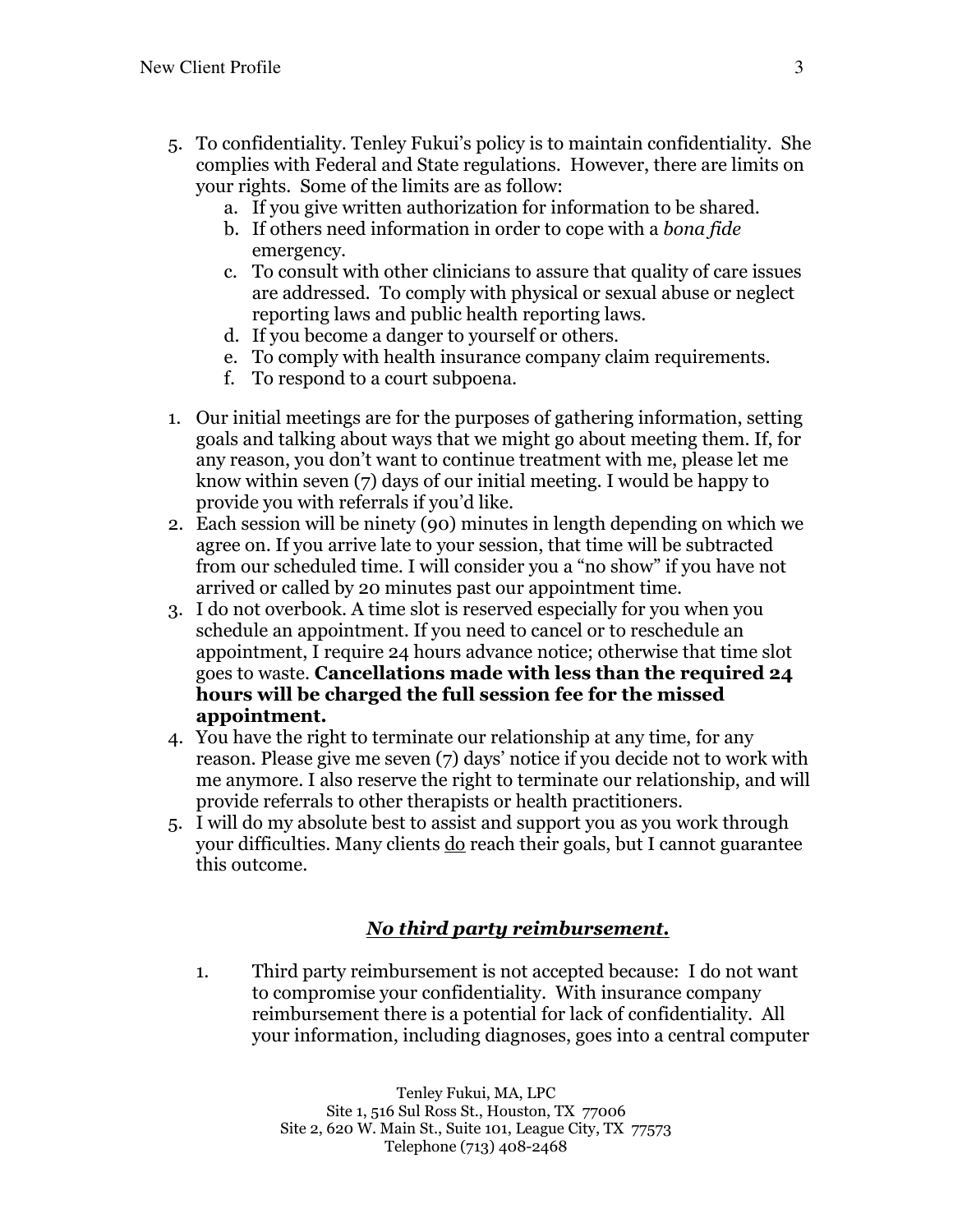bank which can be accessed by any physician, college, law enforcement agency, military group, insurance company, etc.

2. I want to provide the best care for my clients; however, with insurance companies there often are difficulties with getting treatment authorized. The following are some of the reasons why I am not a contracted provider with any insurance company. Most HMO's and PPO's only authorize a limited number of sessions. Even if you and I feel you may need more, they may not authorize them, nor allow you to see me more often or past their cut-off date. Your treatment plans may be dictated to me by your managed care representative.

#### *Payment for services.*

- 1. Unless other arrangements are made in advance, payment is due at the time of service. I accept cash and personal checks. I also accept credit cards (Master Card, Visa, Discover, American Express, Health Savings Account), but I do charge a fee of \$5.00 for the service. As a courtesy, I will provide you with a statement which is necessary to file an insurance claim. Your insurance is a contract between you and your insurer, and I do not get involved in any disputes between you and your insurance company.
- 2. I charge for my time, as other professionals do. For "emergency" services, including phone sessions, there will be a fee added to your usual session cost.
- 3. Phone calls are billed in 15 minute increments. There is no charge for scheduling an appointment, changing an appointment, or calling to cancel.
- 4. You will be charged full fee for a missed appointment unless the appointment is cancelled 24 hours in advance.
- 5. If you do not make payment and your account is past due, your account may be referred to a collection agency.
- 6. Fees will be assessed if your account is overdue, or if you write checks that are returned.
- $I, \underline{\hspace{1cm}} ,$

print client name

#### **have read and understand the Notice of Privacy Practices.**

\_\_\_\_\_\_\_\_\_\_\_\_\_\_\_\_\_\_\_\_\_\_\_\_\_\_\_\_\_\_\_\_\_\_\_\_\_\_\_\_\_\_\_ \_\_\_\_\_\_\_\_ Client's Signature Date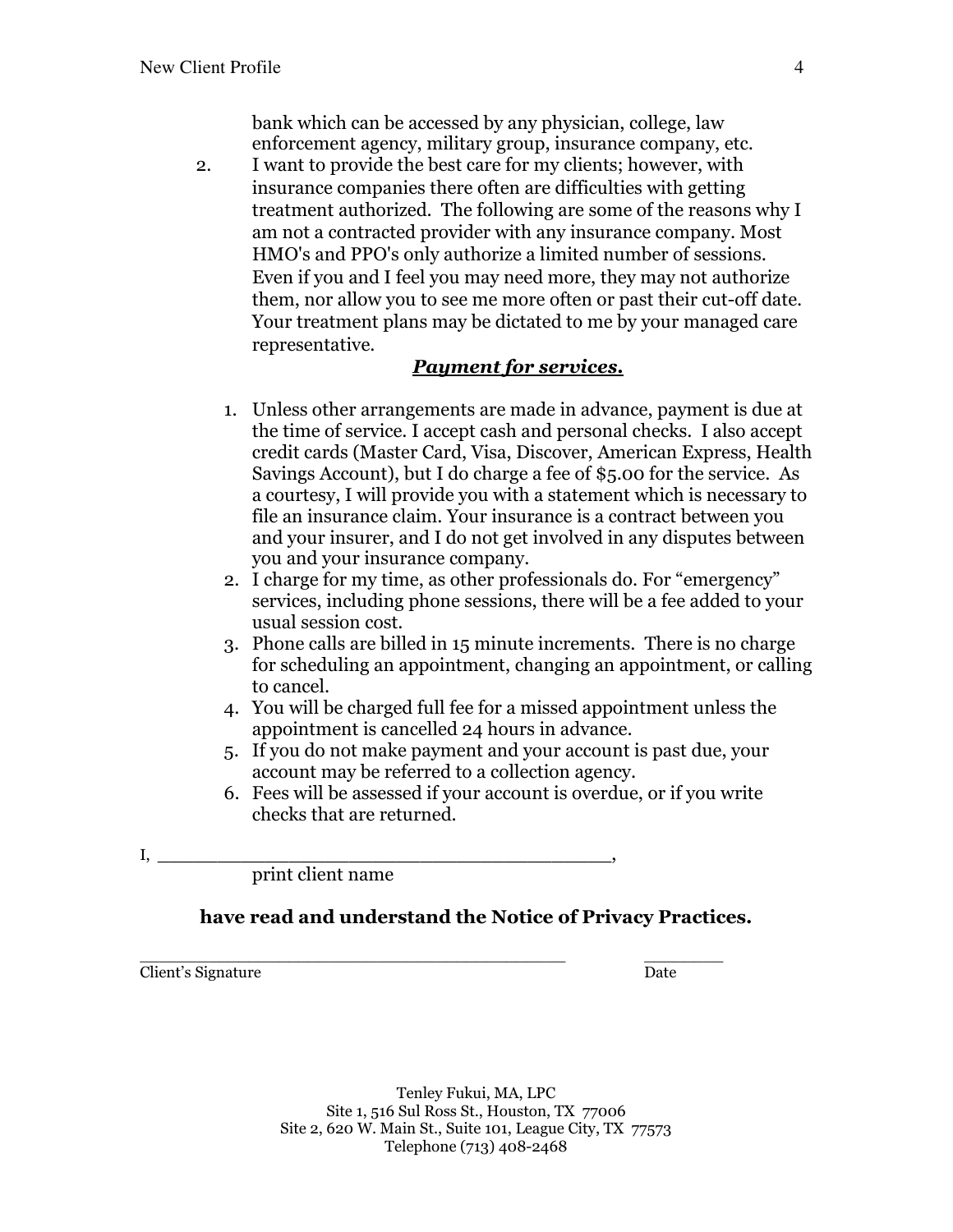## **I accept the terms as stated above and request treatment.**

| Client's Signature | . )ate |
|--------------------|--------|

# *E-mail and Texting Consent*

HIPAA regulations and my professional Code of Ethics both require that I keep your Protected Health Information private and secure and I want to do so. E-mail is a very convenient way to handle administrative issues like scheduling, but e-mail is not 100% secure. Some of the potential risks you might encounter if we e-mail include:

- Misdelivery of e-mail to an incorrectly typed address.
- E-mail accounts can be 'hacked," or can give a  $3<sup>rd</sup>$  party access to e-mail content and addresses.
- E-mail providers (i.e., Gmail, Comcast, and Yahoo) keep a copy of each e-mail on their servers, where it might be accessible to employees, etc.)

For these reasons, I will not use e-mail to discuss clinical issues (.i.e. the important things we talk about in session.)

If you are comfortable doing so, I am happy to use e-mail to handle administrative matters like scheduling. If you cancel an appointment by email, kindly, also inform me by telephone since I do not always have access to email.

If you are not comfortable with these risks, we can handle administrative issues via phone calls.

Texting is also not secure. You may text if you are running late for an appointment or you need directions to my office. In general, unless I am in session a phone call is a better way to reach me. If I am not available, please leave a message. I will return your call as soon as possible.

Please indicate your preference about email below and sign.

## **I DO DO NOT consent to use email for administrative matters.**

**Name** Date

**\_\_\_\_\_\_\_\_\_\_\_\_\_\_\_\_\_\_\_\_\_\_\_\_\_\_\_\_\_\_\_\_\_\_\_\_\_ \_\_\_\_\_\_**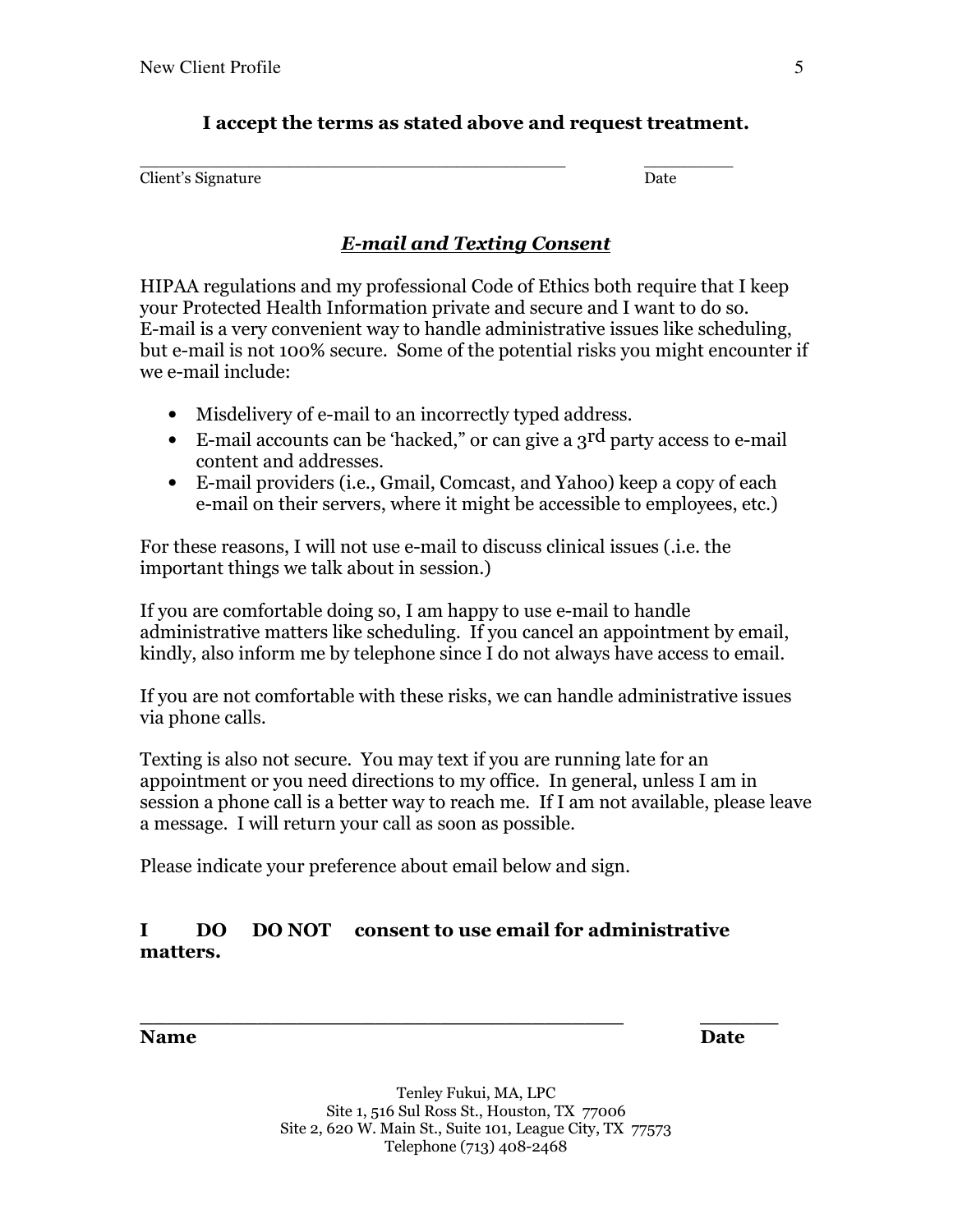# *Personal Profile*

If married/living together, current partner's name:

|              | How long have you been together?                                                |     |  |  |                         |                |  |
|--------------|---------------------------------------------------------------------------------|-----|--|--|-------------------------|----------------|--|
|              | Any ex-spouses/partners?                                                        |     |  |  |                         |                |  |
|              | List children (if any) and their ages:                                          |     |  |  | From                    |                |  |
| Child's Name |                                                                                 | Age |  |  | <b>Current Partner?</b> |                |  |
|              |                                                                                 |     |  |  | Yes                     | N <sub>0</sub> |  |
|              |                                                                                 |     |  |  | Yes                     | N <sub>0</sub> |  |
|              |                                                                                 |     |  |  | Yes                     | No             |  |
|              |                                                                                 |     |  |  | <b>Yes</b>              | No             |  |
| together:    | Please list at least one goal you would like to reach in the course of our work |     |  |  |                         |                |  |
|              |                                                                                 |     |  |  |                         |                |  |
|              |                                                                                 |     |  |  |                         |                |  |
|              | What specific questions do you have for today's visit?                          |     |  |  |                         |                |  |